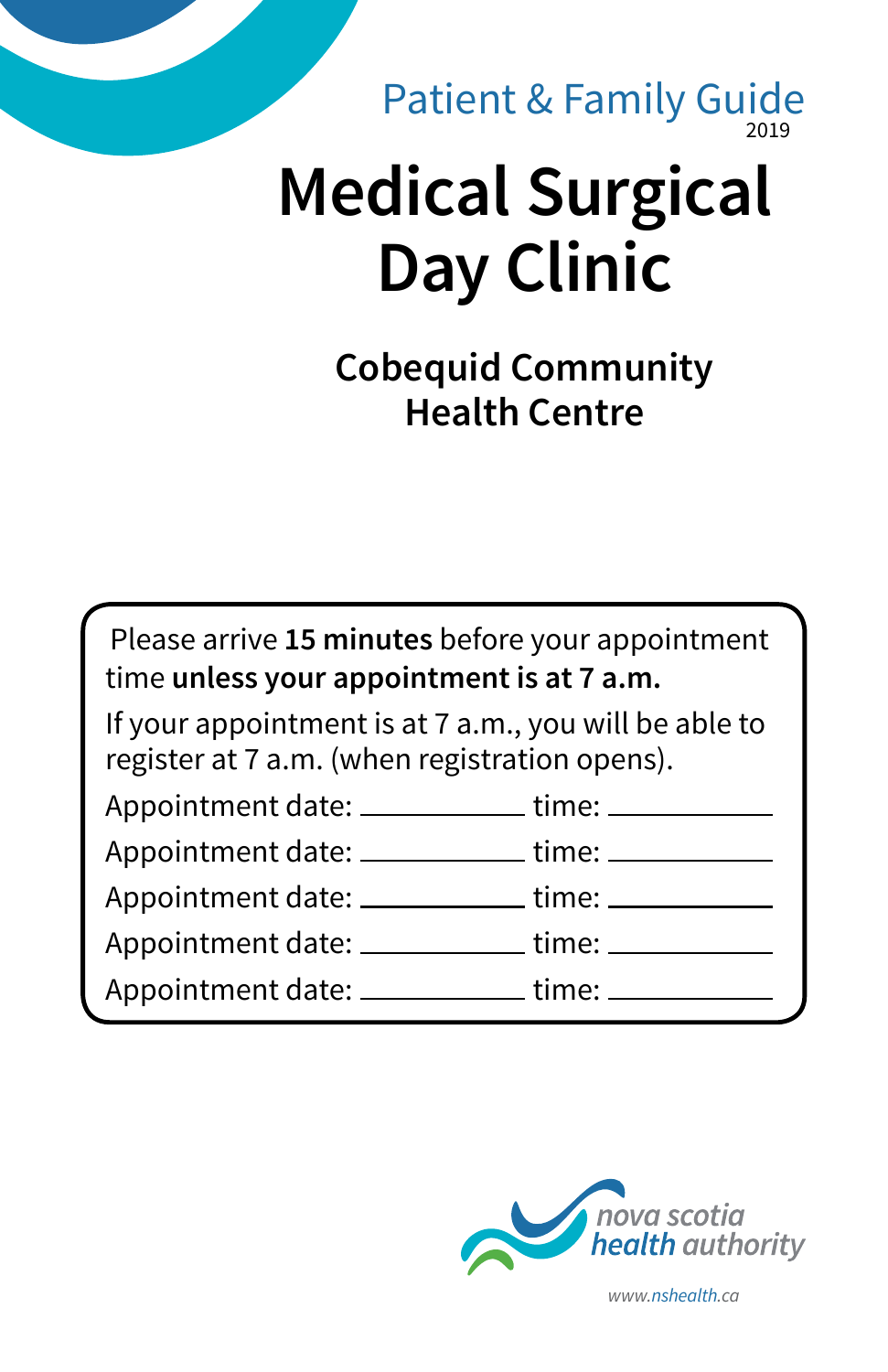## **Medical Surgical Day Clinic**

For ultrasounds, we will call you on the morning of your test to tell you what time to come in.

For CT scans, please arrive at 8:45 a.m. on the day of your appointment.

Register at the kiosks beside central registration. You do not need to take a number from the machine. After you are registered, go to the Emergency Department waiting area and have a seat in the blue chairs.

**If you are not able to keep your appointment, please call 902-869-6510 to reschedule you.**

### **What is the Medical Surgical Day Clinic (MSDC)?**

We see patients who need followup care after a visit to our Emergency Department. **Visits may include:**

- › special X-rays (like CT scans or ultrasounds)
- › wound checks or dressing changes
- › IV medications
- › cast checks/ changes
- › followup or repeat blood tests

We try to see patients as close to their appointment times as possible. Sometimes we run behind.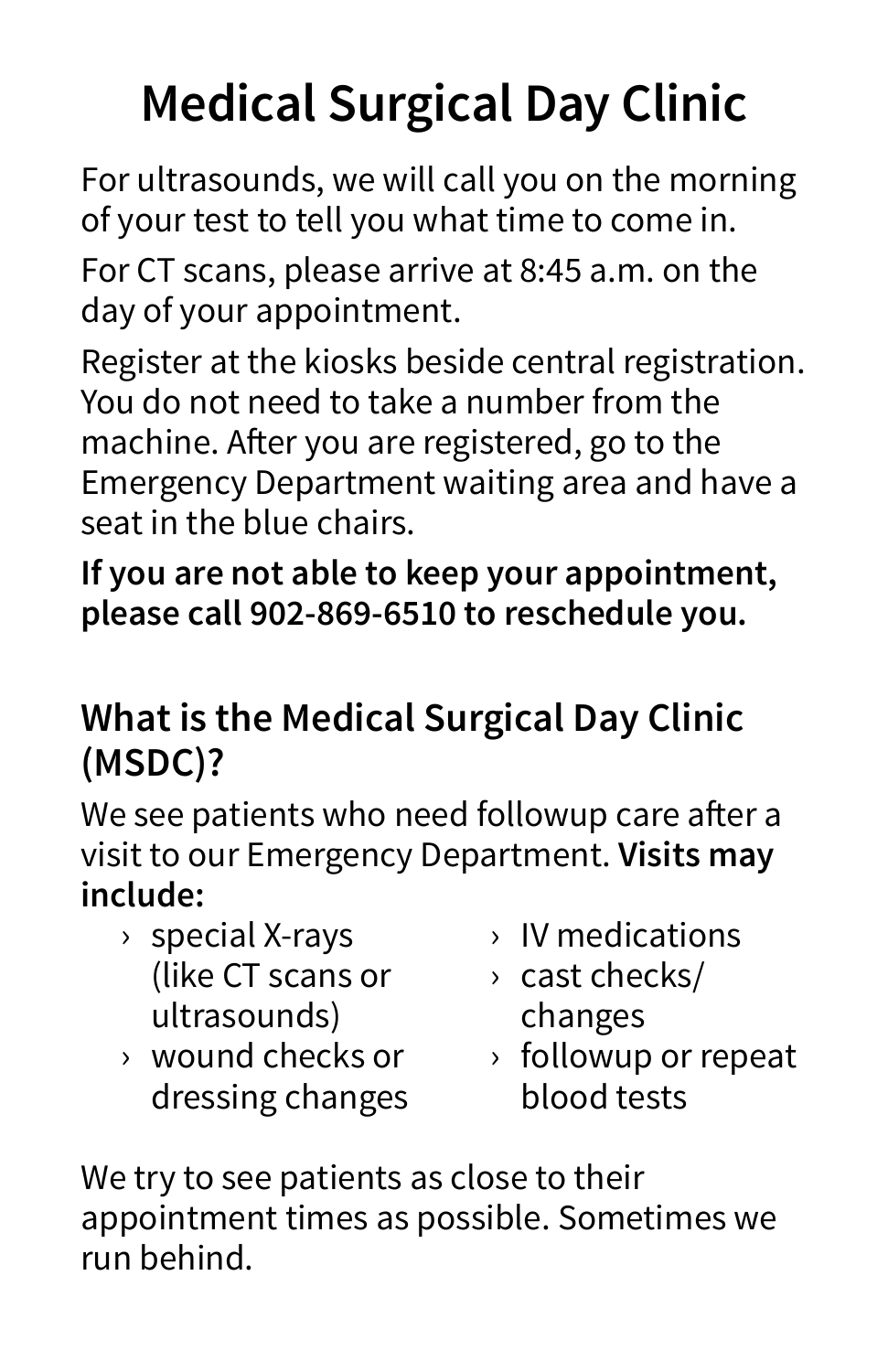Please plan to spend the morning at the Clinic. It is a good idea to bring something like a book or magazine to help pass the time.

## **What can I expect during my visit?**

#### **CT scan or ultrasound**

- Staff will take you to the X-ray Department for your test.
- After your test, you will be called into the Clinic and the doctor will talk to you about your test results.

#### **Followup with no special X-rays**

- After you have registered, have a seat in the blue chairs in the Emergency Department waiting area after you have registered.
- Your name will be called when we are ready for you in the Clinic.

#### **How do I get ready for a CT scan? Abdominal (stomach area):**

- You were given a bottle of contrast (X-ray dye) to drink before the test with instructions on how and when to drink it. Follow these instructions.
- **DO NOT** eat or drink anything after midnight on the night before your test.

#### **Other CT scans (head, chest, kidney, etc.):**

• You do not need to do anything to get ready.